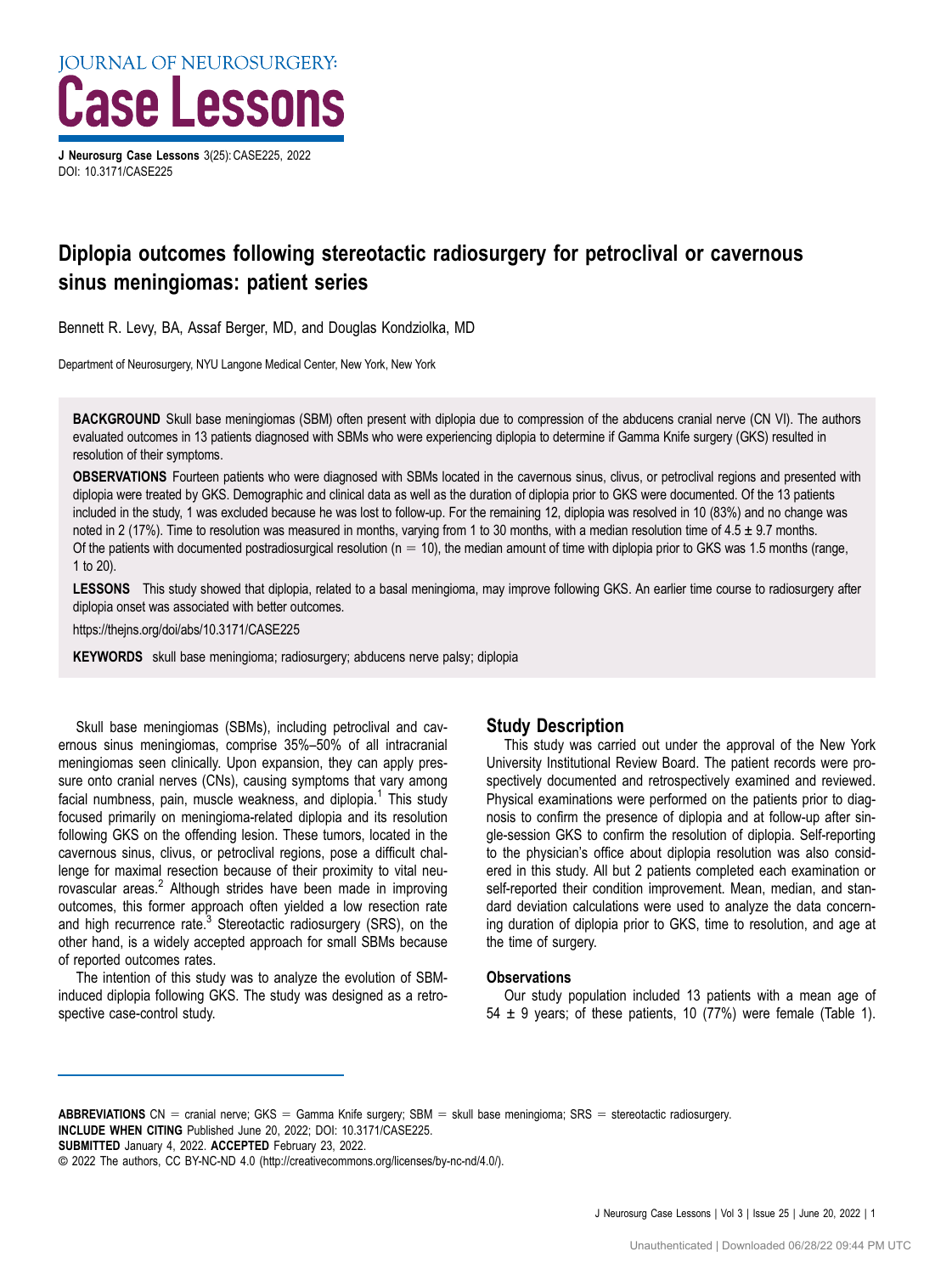<span id="page-1-0"></span>TABLE 1. Demographic and clinical parameters of the study population ( $n = 13$ )

| Case No. | Age (yrs) | Sex | Tumor Location  | Mos of Diplopia<br>Prior to GKS | Tumor Vol, cc | Margin Dose, Gy | Mos to Diplopia<br>Resolution | Adjuvant<br><b>Steroids</b> |
|----------|-----------|-----|-----------------|---------------------------------|---------------|-----------------|-------------------------------|-----------------------------|
|          | 63        | М   | Cavernous sinus | <b>NA</b>                       | 6.4           | 13              | Lost to FU                    | Yes                         |
| 2        | 36        | F   | Cavernous sinus | 13                              | 13.9          | 20/5 fractions  |                               | No                          |
| 3        | 66        | M   | Cavernous sinus |                                 | 3.3           | 13              |                               | No                          |
| 4        | 47        | F   | Petroclival     | $\overline{2}$                  | 7.2           | 13              | 6                             | No                          |
| 5        | 54        | F   | Cavernous sinus |                                 | 18.2          | 11              | 20                            | No                          |
| 6        | 59        | F   | Cavernous sinus |                                 | 2.8           | 13              | NR.                           | No                          |
|          | 55        | F   | Cavernous sinus | 4                               | 5.5           | 12.5            | 3                             | No                          |
| 8        | 41        | M   | Petroclival     |                                 | 0.9           | 12.5            |                               | Yes                         |
| 9        | 61        | F   | Petroclival     |                                 | 1.2           | 12.5            |                               | Yes                         |
| 10       | 65        | F   | Cavernous sinus | 9                               | 3.5           | 12              | NR.                           | No                          |
| 11       | 51        | F   | Cavernous sinus |                                 | 5.2           | 12.5            |                               | Yes                         |
| 12       | 51        | F   | Cavernous sinus | 2                               | 5.6           | 12.5            | 30                            | No                          |
| 13       | 49        | F   | Petroclival     | 20                              | 3.2           | 12              | 7                             | Yes                         |
|          |           |     |                 |                                 |               |                 |                               |                             |

 $FU =$  follow-up; NA = not applicable; NR = no resolution.

Prior to surgery, 4 patients presented with a meningioma in the petroclival region (29%) and 9 were found to have a meningioma in the cavernous sinus (69%), of whom 1 was lost to follow-up. Twelve patients were treated by single-session SRS with a median prescription dose of 12.5 Gy (range, 11–13), while 1 patient received fractionated therapy to preserve optic functions. Of the 12 patients being followed, diplopia was resolved in 10 (83%) and no change was noted in 2 (17%). Resolution time was versatile, with a median resolution time of 4.5 months (range, 1–30 months). The average period of having diplopia prior to GKS was 4.7 months  $(\pm 6.2)$ . [Figure 1](#page-2-0) shows a case of a 61-year-old woman with petroclival meningioma who experienced resolution of her diplopia within 1 month after GKS as well as tumor reduction over a follow-up period of 22 months. Two patients experienced diplopia for longer than 10 months and still achieved diplopia improvement. Of the 12 patients being followed, 4 (33.33%) were given adjuvant steroid treatment, which was tapered down over several weeks. All 4 patients showed resolution of their diplopia, in comparison to 6/8 (75%) who did not receive adjuvant steroids ( $p = 0.273$ ; chi-square). Average resolution time among the steroid-treated group was 2.5 months  $(\pm 3)$  in comparison to 11 months  $(\pm 11)$  in the nonsteroid group ( $p = 0.122$ ; Mann-Whitney nonparametric test). Two patients did not experience resolution of their diplopia, which lasted 1 months in one case and 9 months in the other, prior to treatment. Both patients had cavernous sinus tumors.

## **Discussion**

The results of this study indicate that GKS treatment for associated meningiomas compressing CN VI in the cavernous sinus, clivus, or petroclival regions can resolve or significantly improve diplopia in most patients (83%). The lateral rectus muscle is innervated by the abducens nerve (CN VI), and palsy of this nerve causes horizontal diplopia, which is typically more affected on the side on which the tumor resides.<sup>[4](#page-3-0)</sup>

#### **Observations**

Our results demonstrate higher rates of improvement in abducens nerve palsies in comparison to previous studies that showed variable rates of improvement, depending on tumor type, location, and dose. Roche et al. reported a 60% improvement rate among 10 patients who were treated by 13 Gy (range, 10–15) GKS for petroclival meningiomas and suffered from preradiosurgical 6th nerve deficits (2 improved and 4 recovered).<sup>[5](#page-3-0)</sup> The same group also reported of a 42% improvement rate in 6th nerve palsy among 33 patients who received GKS for cavernous sinus meningiomas.<sup>[6](#page-3-0)</sup>

In a study completed by Faramand et al., tumor control was evaluated after SRS in 104 patients for both residual and recurrent tumors. At median follow-up time of 75 months, tumor control was achieved in 90% of patients, but only 19% reported a CN function improvement, and 10% even reported a deterioration in CN func-tion.<sup>[7](#page-3-0)</sup> This finding demonstrates that although tumor control is high in SRS, diplopia recovery may not always be related to tumor reduction.

The locations of these meningiomas pose risks for resection by traditional microsurgical techniques and, due to a superior safety profile, GKS is considered the gold standard for treatment.<sup>[8](#page-3-0)</sup> Open microsurgical resection of meningiomas can potentially cause complications such as motor, visual, language, and cognitive deficits as well as seizures and CN deficits.<sup>[9](#page-3-0)</sup> Gozal et al. found that in a study of 50 patients, microsurgery showed no improvement in 46% of cases and actually worsened symptoms such as visual deficits, headaches, and proptosis in 2% of cases. In the same study, it was reported that 12 new CN deficits emerged in 10 patients (20%) who underwent microsurgical decompression.<sup>[10](#page-3-0)</sup>

In comparison, new post-GKS neuropathies are uncommon, and the occurrence of a new deficit depends on the dose delivered to the specific nerve tissue and the exposed segment's length.

Morita et al. followed 88 patients who received GKS for SBM and reported only one case of new abducent neuropathy that developed 7 months after administering a dose of 22 Gy for a cavernous meningioma.<sup>11</sup>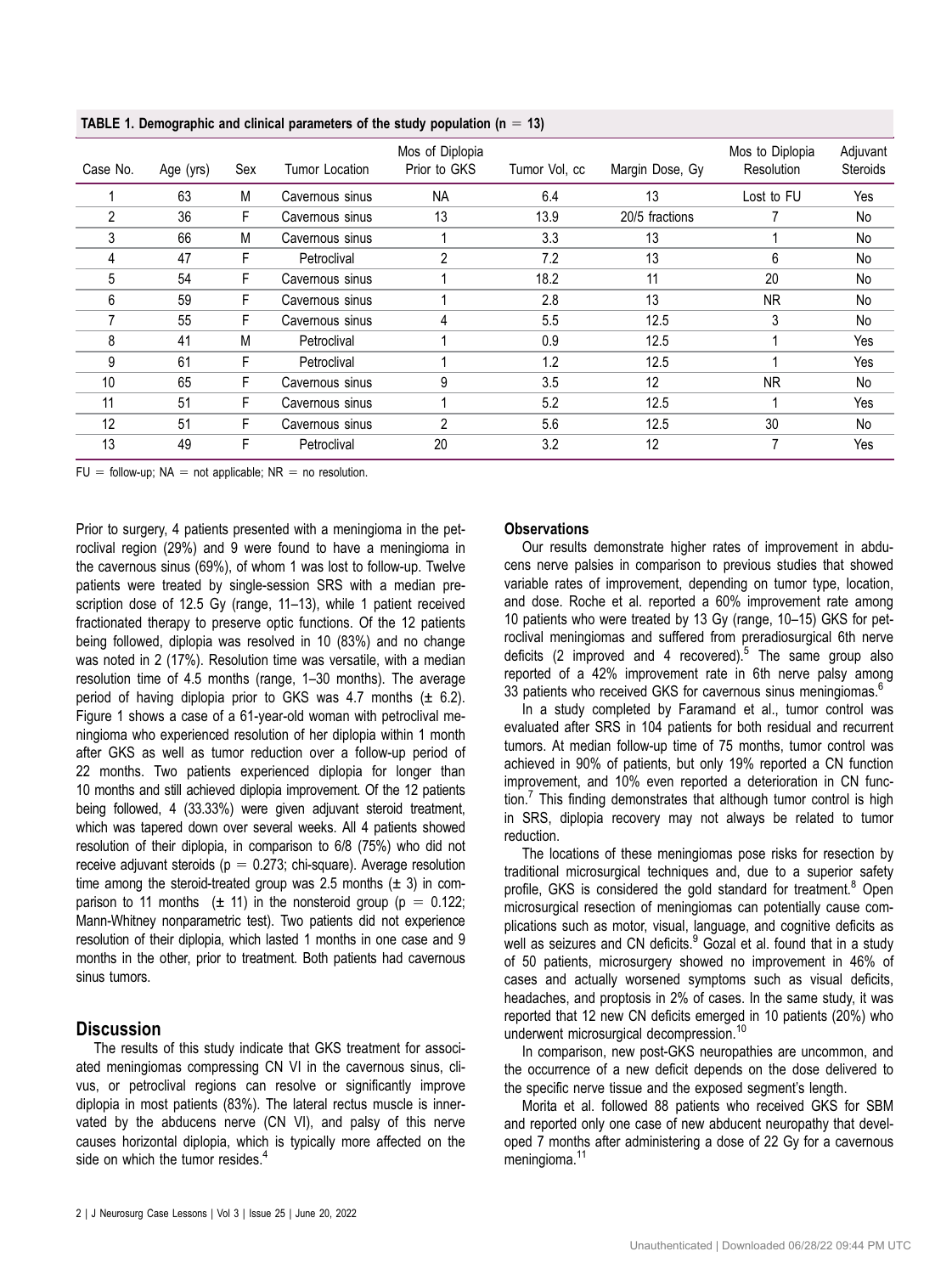<span id="page-2-0"></span>

FIG. 1. Case 10. Axial T1-weighted magnetic resonance imaging for GKS in a 61-year-old woman with a petroclival meningioma. Diplopia resolved within 1 month after surgery. Images with contrast before (A) and during radiosurgery using 12.5 Gy to the 50% isodose line (B). 20 months later, the tumor had regressed (C).

Furthermore, in a study conducted by Cifarelli et al. comprising 217 patients, only 9 (4%) in the sample were found to have any new CN dysfunctions, and 66% of those afflicted reported eventual resolution of symptoms. Three patients (1.4%) sustained new or worsening postradiosurgical abducent neuropathy. In addition, patients with a history of prior GKS were noted to be at higher risk for developing CN dysfunction.<sup>[12](#page-3-0)</sup>

In our study, the alleviation of diplopia was shown to occur in a timely manner of median 4.5 months for those who showed improvement. Many patients underwent GKS in 4 months or less after diagnosis of diplopia; however, 2 patients suffered from diplopia for longer than 10 months and GKS still resulted in a return of their normal vision. It is possible that microscopic changes, such as